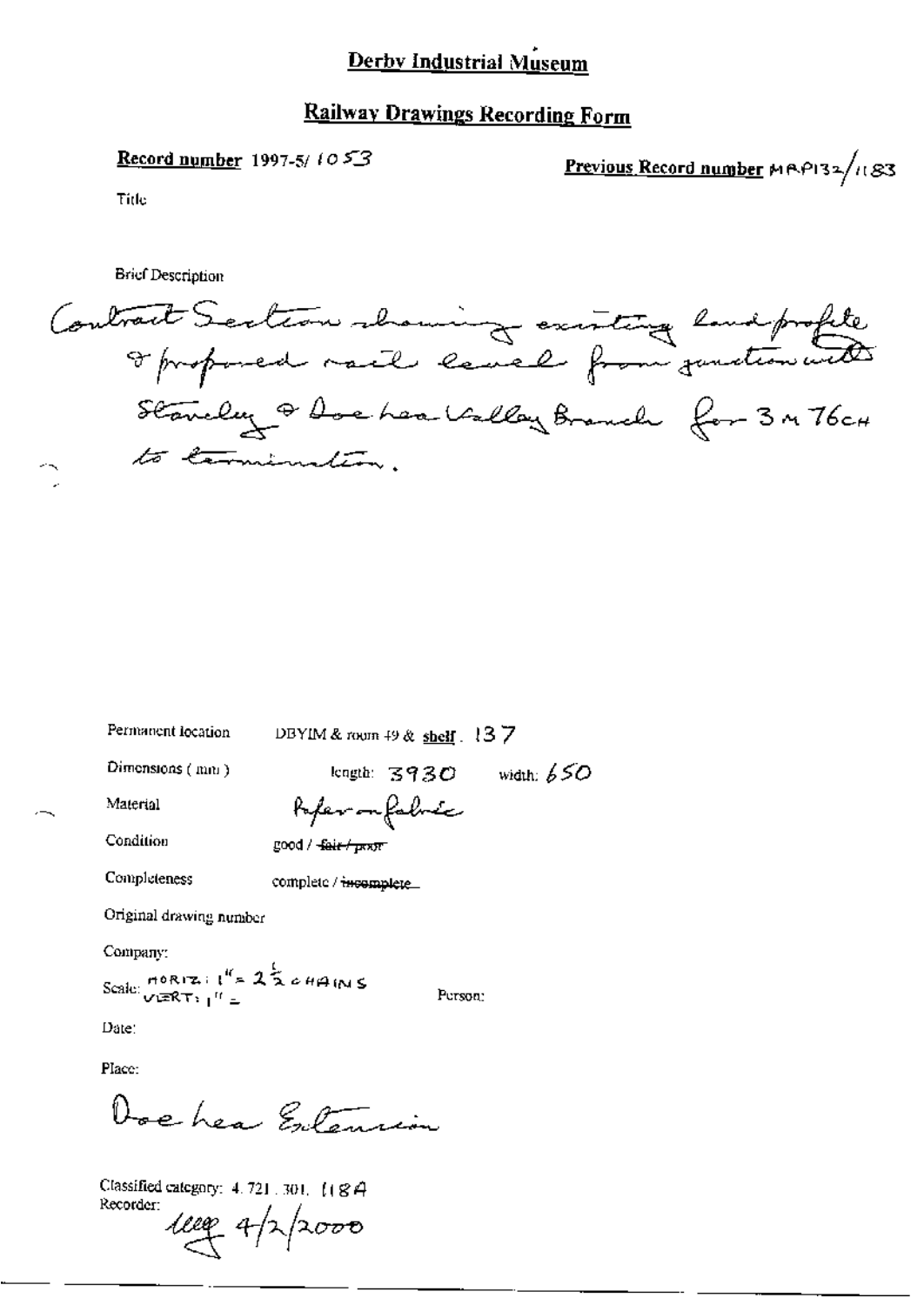#### **Derby Industrial Museum**

#### Railway Drawings Recording Form

Record number 1997-5/1038 Previous Record number 19 P132/1170  $M, R$ Title additional Powers act 1885 Doe Lea Q Teversall Junctions **Brief Description** Rachways Nos 182. CONTRACT SECTION Section of racte from Glopuells Colliery existing land contour and proposed lavel It track. Requires Rowthorn Turnel. Siles of geopmell station & Rowlliam states indicated.

Permanent location DBYIM & room 49 & shelf:  $\sqrt{3}$  6

good / fair / poor

Dimensions (mm)

length:  $2860$  width:  $665$ 

Condition

Material

Completeness

complete / incomplete

Reference

Original drawing number

Company:

Scale:  $HOR(X : l^4 = 3.156 \text{ cm}$  $VERT$  $1$   $I' = 25$  Feb 7

Person:

سلة 10 ر

Date:

Place:

Glapmell - fleashey

Classified category:  $4.721.301.118$  A Recorder:  $\text{null} (14/1) \times 0.000$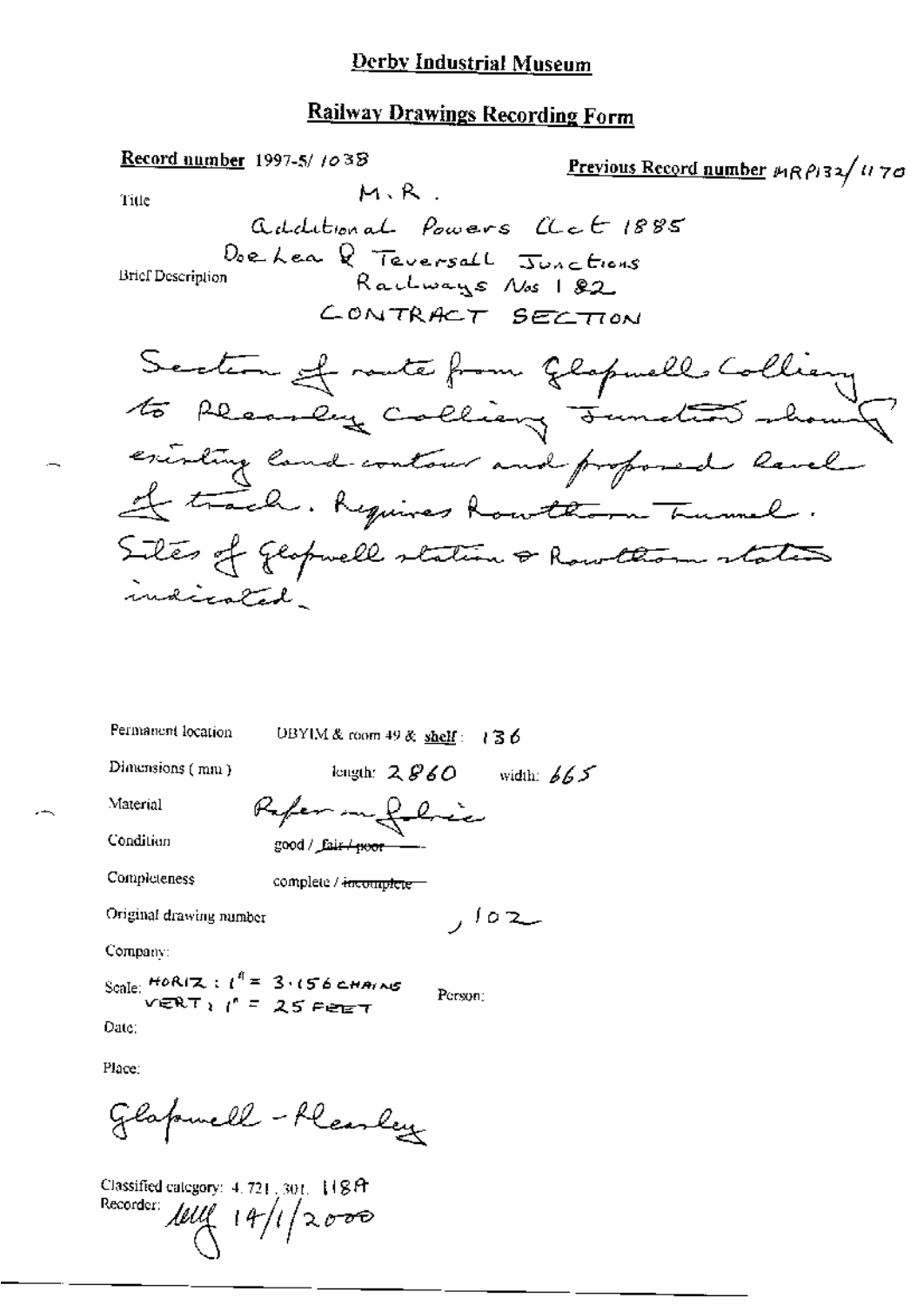# **Railway Drawings Recording Form**

Record number 1971-384/706.17

C<sub>1</sub>4 Previous Record number

Title

**Brief Description** 

Tunnel centering

 $33$ <br>DBYIM & room  $49$  & shelf: Permanent location Dimensions (mm) length; width: Material Condition good / fair / poor Completeness complete / incomplete Original drawing number Company: MA Scale:  $1'' = 2''$ Person: Date:  $1908$ Place:

swttham

Classified category: 4, 721, 301,  $\int$  | 8A Recorder:

MISSING